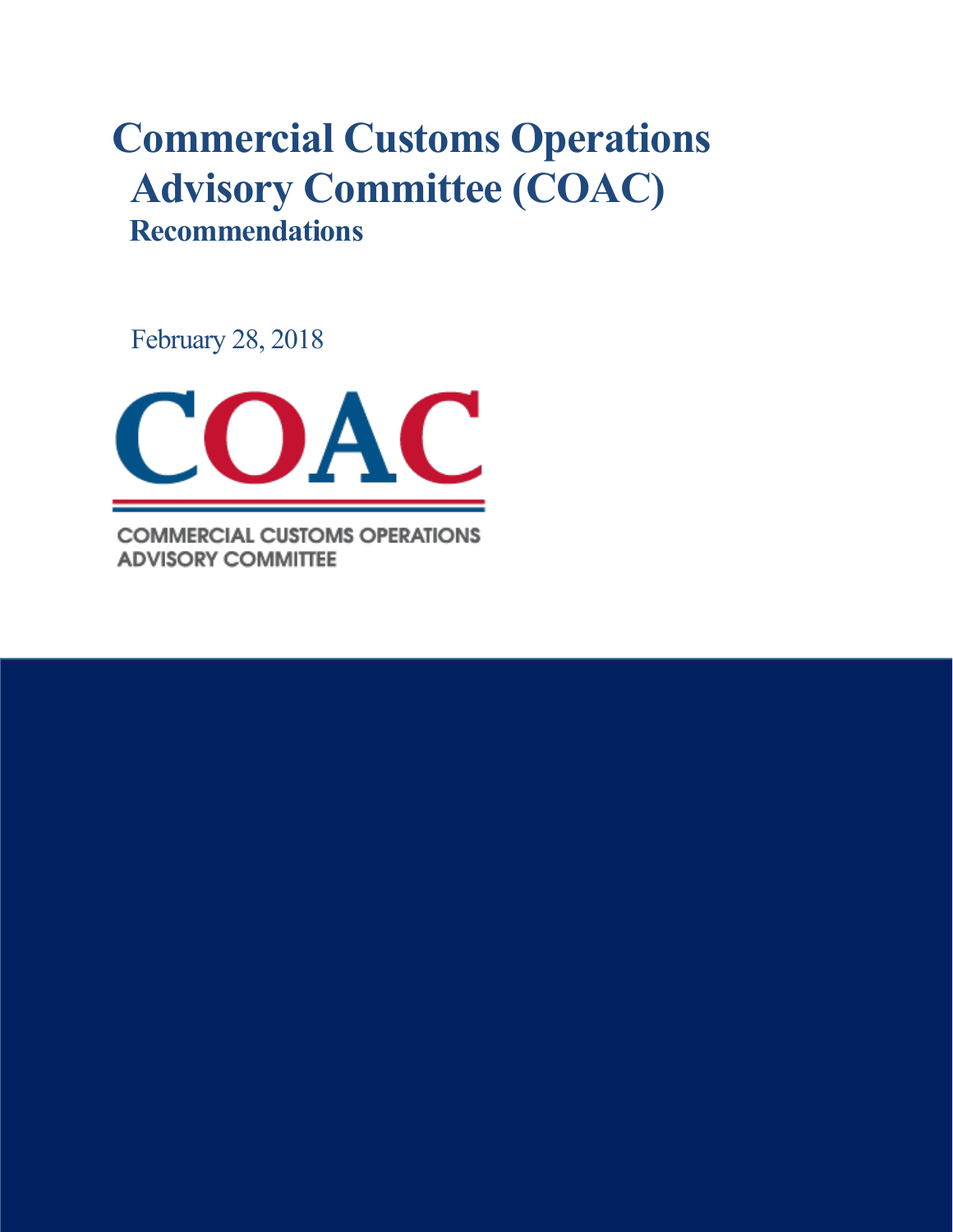## **TRUSTED TRADER SUBCOMMITTEE**

The COAC recommends:

### **010293**

1. CBP engage a large group of industry to socialize the CTPAT MSC in a public comment forum, with sufficient timeline to enable feedback and consolidation before finalizing the new MSC. This would function similar to a regulatory comment period and further the co-creation process. Comments received from industry should be considered, and the MSC should be updated appropriately, to ensure that CTPAT meets the shared goal of security and trade facilitation. The comment period should be flexible and no implementation should move forward until this is complete.

#### **010294**

2. Simultaneously, CBP should encourage companies to provide feedback on additional tangible benefits for participation in the program.

## **EXPORTS SUBCOMMITTEE**

#### **010295**

**Targeting Regime:** Based on the success of the Air Cargo Advance Screening pre-departure targeting strategy, we recommend that CBP structure its export targeting system in a manner that maximizes the early targeting of export shipments while simultaneously ensuring that the national security concerns of the United States are fully accounted for. In particular, we recommend that CBP utilize the export pilot period, in close collaboration with pilot participants and other industry representatives, to, first, test out various methods for accomplishing the earliest possible targeting of export shipments, and second, accurately measure the impact of late targeting of cargo carrier operations and the movement of legitimate cargo in order to facilitate a proper cost-benefit analysis for the regulatory rule-making process.

#### **010296**

**Hold Regime:** Similar to early targeting, the success of the automated export manifest will also depend upon the ability to intercept shipments requiring inspection at the earliest possible point, prior to consolidation taking place. We therefore recommend that CBP utilize the export pilot period, in close collaboration with pilot participants and other industry representatives, to